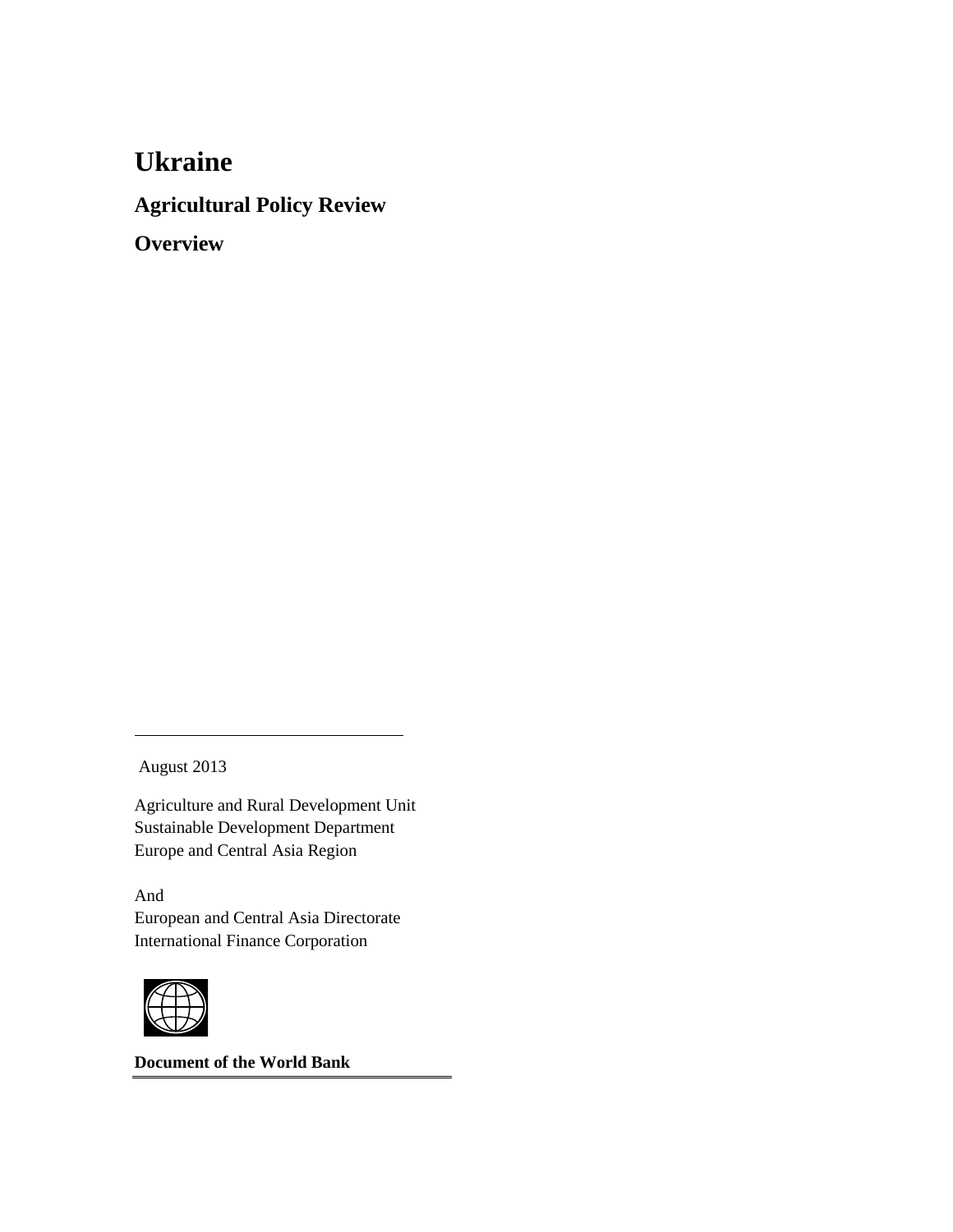## **A Vision for the Future of Ukrainian Agriculture**

*The vision for Ukrainian agriculture is one in which the country rapidly secures an increasing share of the growing global food market by raising farm yields to their potential, demonstrated by Ukraine's best farms, and by building capacity to rapidly respond to export markets. This would be driven by more capital intensive agriculture, financed by unleashing potential domestic and foreign direct investment in Ukrainian agriculture. Unleashing this potential will require the government to remove the policy uncertainties faced by investors and to adopt a more consistent policy approach characterized by unbiased treatment of sub-sectors and enterprises, a reduced regulatory burden on businesses and a public spending program clearly focused on removing the key risks to private investors and stimulating technical innovation. The vision should also be one in which all land owners share the resulting prosperity. Achieving this could result in agriculture making a much greater contribution to Ukraine's economy and to the well-being of its citizens.*

1. **Ukraine is exceptionally positioned to benefit from expected growth in global food demand due to expected increase of world population by 2.3 billion by 2050** with a shift to western style high protein diets, and increased demand for biofuels. Agricultural output will need to increase by 60% globally to match growth in global food demand by 2050. Growth in demand is primarily in cereals, oilseeds and vegetable oils – all products for which Ukraine has growing shares in growing world export markets. Ukraine could also exploit growing regional markets for fruit and vegetables.

2. **Ukraine could take advantage of growing global agri-food markets through increasing the level and reducing variability of agricultural productivity**. Given Ukraine's exceptional soil and supportive climate, closing the yield gap between average yields  $(2.2 t / ha$  wheat) and the top 30 percent performing farms (5-7 t/ha wheat) is achievable and would generate an additional US\$1.9 bn. of revenue per year for farmers on average.

3. **Closing the agricultural productivity gap could result in agriculture making a much greater contribution to the country's economy and to the well-being of its citizens.** The share of agri-food industry is sizable in the national economy. Primary agriculture's contribution to GDP is over 8% and it accounts for 5.5% of employment in Ukraine. If upstream and downstream agribusinesses (input supply and food processing) are considered, these figures increase to approximately 22% and 10% respectively.

4. **Moreover, almost one-third of the Ukrainian population lives in rural areas.** A 30% productivity increase in agriculture could increase Ukraine's GDP by 4.4% in the medium term (5 years) and 12.5% in the long term (10 years). This growth would be especially beneficial for the poor, as unskilled wages and incomes of rural poor households could increase by 11.2% in the medium term and  $27\%$  in the long term<sup>1</sup>.

5. **Agricultural exports make a crucial contribution to the country's trade balance** and current account. The share of agricultural exports in total exports has steadily increased from 12% in 2005 to 26% in 2012. Without agri-food products, the country's current account deficit in 2010 would have been 5.2% of GDP instead of the 2.2% of GDP officially recorded.

6. **Achieving potential farm productivity and export volumes will require more capital intensive agriculture. This can be financed by unleashing potential domestic and foreign investment.** Returns on capital in agriculture were 2.5 and 6.4 times that in industry and service

 $\overline{a}$ 

<sup>&</sup>lt;sup>1</sup> Byerlee, D. (2010). Globalization: Opportunities and Challenges for Agriculture. Doing agribusiness in Ukraine: prospects for 2011.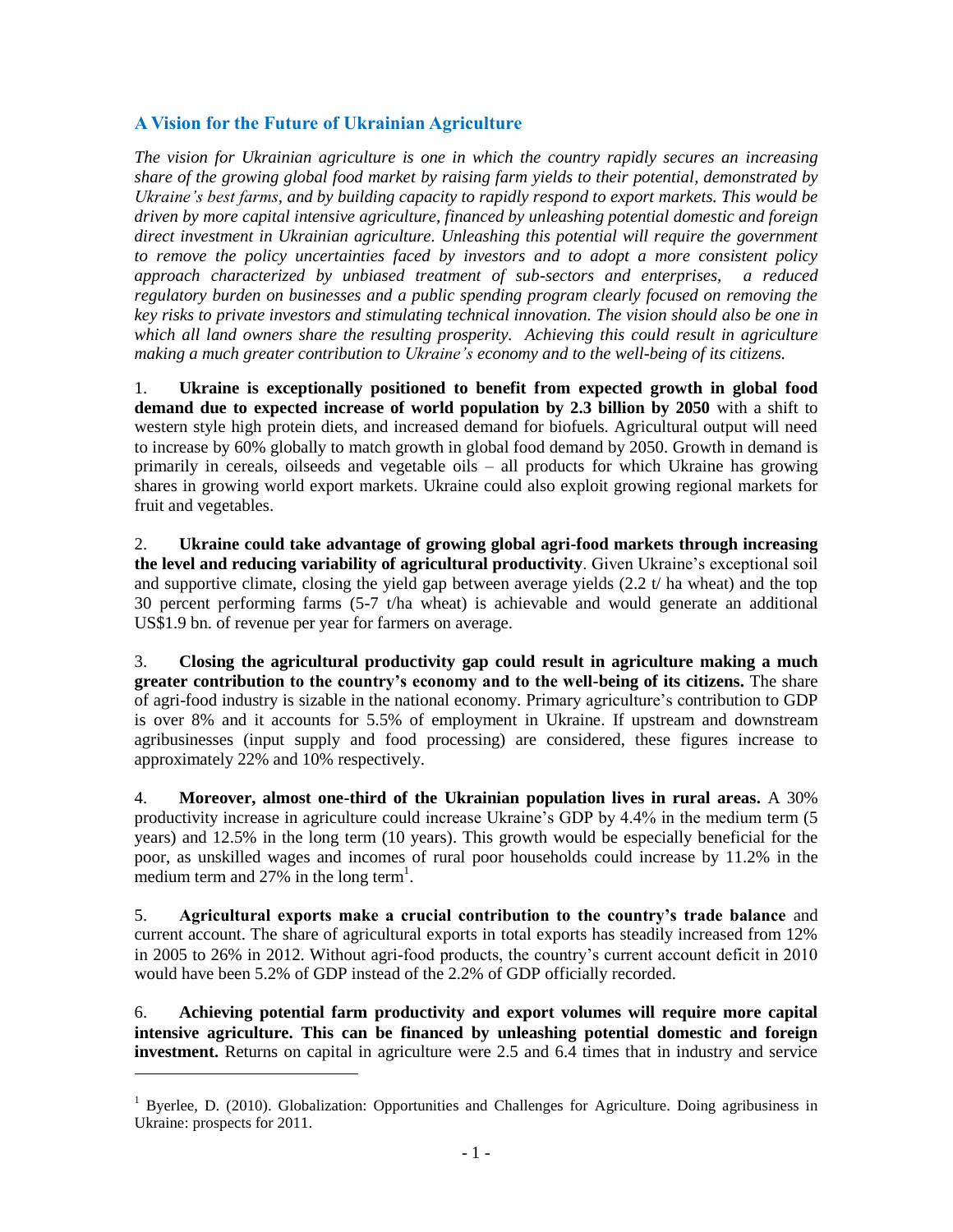sectors respectively and averaged 25% between 2002 and 2007. Yet, despite the apparent profitability of agriculture, Ukraine has not captured its potential share of global growth in foreign direct investment (FDI) in agriculture, which grew from US\$1bn. to US\$60bn. between 1990 and 2007, suggesting a lack of long-term certainty for investors. Overall, the share of agriculture in total FDI and total capital investments in Ukraine is low in comparison to other sectors considering its contribution to GDP.

## **7. Constraints to investment and growth in agriculture comprise three interrelated dimensions:**

- (i) *Policy and Business Environment Constraints*: ad hoc policy making and resulting uncertainties for investors; lack of transparency in the implementation of policy; and privileged treatment of favored enterprises and sub-sectors, resulting in uneven playing field for enterprises.
- (ii) *Private Sector Markets for Land, Finance, Inputs and Services*: constrained access to land, finance, private agricultural services and technology, especially for small and medium sized enterprises.
- (iii)*Public Infrastructure and Services*: inefficiencies and gaps in public infrastructure, logistics, technical knowledge and managerial skills; significant gaps in public institutions and efficiency of public services and regulatory agencies, resulting in high costs of doing business.

8. **Unleashing investments and ensuring sustainable agricultural growth in Ukraine requires a comprehensive approach to dealing with these interdependent constraints across the policy framework.** Below we describe key reform priorities to address these constraints under six key aspects of the policy framework with some guiding principles for reform. Detailed recommendations are provided in Table 1:

- (i) **Trade Facilitating Framework**: Since Ukraine is a net exporter of agri-food products, closing the productivity gap would mean more exports and even more revenues to farmers as world prices are expected to remain on an upward trend. Export-conducive trade policy creates incentives for investors to undertake capacity-enhancing investments in production, marketing infrastructure and related services, thus reducing excess supplies which would otherwise have a dampening effect on domestic prices and on farmers' incomes. Two key reform priorities are:
	- *Export restrictions: Abandon official and unofficial export restrictions to create greater certainty for investors and avoid substantial revenue losses which exceeded US\$ 1.9 bn. in 2010/2011. The 2013 Memorandum of Understanding considerably strengthens coordination on export policy between government and private grain traders but only a long term commitment to the removal of export restrictions will fully eliminate the risks that such restrictions create for traders.*
	- *Marketing regulations: Comprehensively review and revise marketing regulations to decrease marketing costs and remove regulations which restrict the movement of agrifood products. The recent removal of the requirement to register grain exports is a very positive development in this respect.*
- (ii) **Business Facilitating Framework**: A stable and consistent policy environment which provides fair opportunities for all investors is needed to attract investments and encourage innovation. Consistency, transparency, and neutrality between enterprises and sub sectors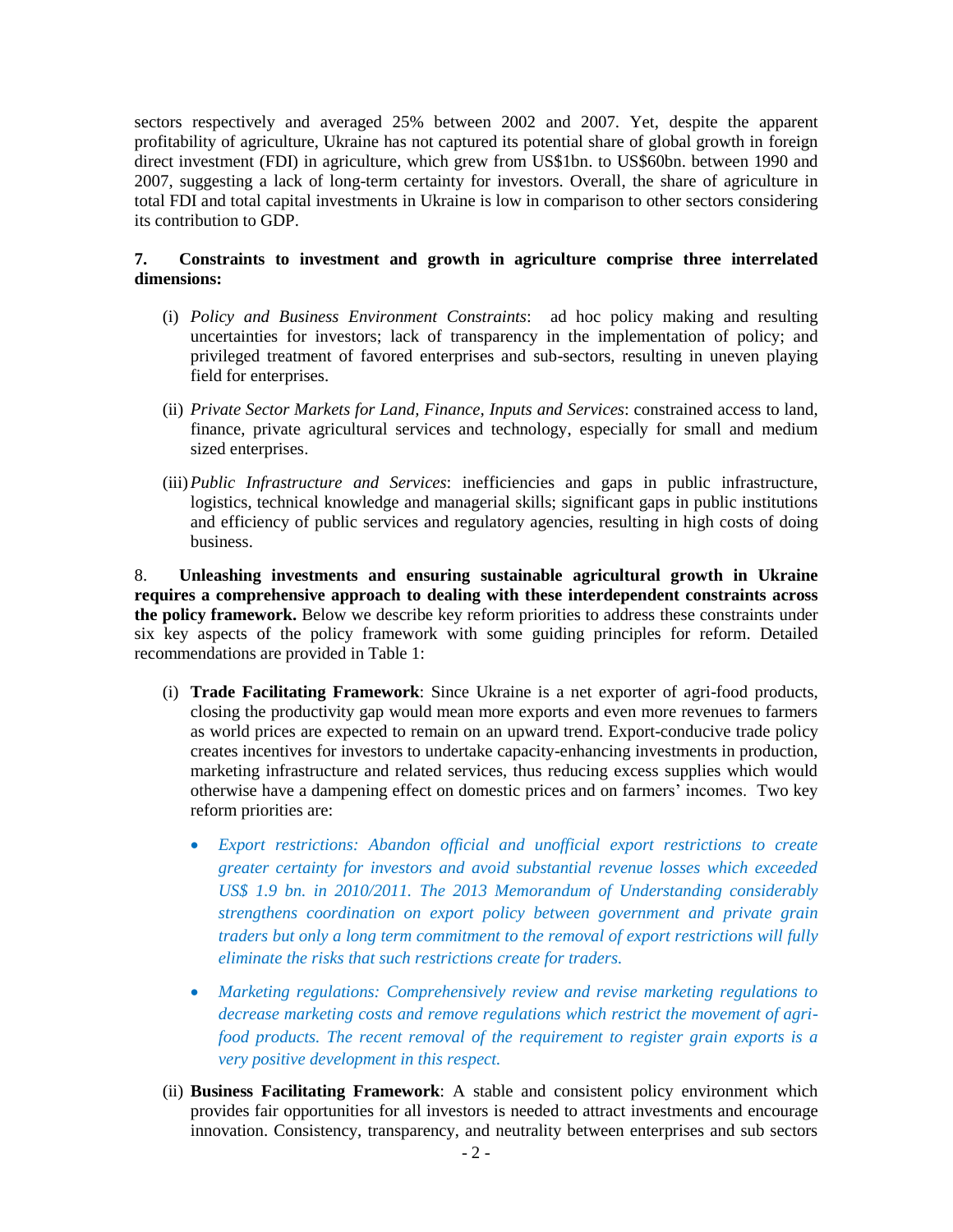are guiding principles. Two key reform priorities are:

- *Policy consistency: Adopt a more consistent long-term policy approach to reduce decision making risks for investors and further embrace public private consultation in policy making. The development of the Ministry of Agriculture's "Strategy for Development of the Agrarian Sector of the Economy" provides an opportunity to establish an improved long-term policy framework for agriculture.*
- Sub-sector and enterprise bias: Establish an even playing field across the sector rather *than focusing on individual strategic sub-sectors or favored enterprises. This would help to ensure that the allocation of private investments is unbiased and directed towards their most economically efficient purpose.*
- *Price regulation: Abandon the practice of (administrative) state price regulations and any other measure affecting market price formation, which creates further bias between sub-sectors and further uncertainty for investors.*
- (iii)**Functional Agricultural Land and Finance Markets:** A free land market would allow the transfer of land from less efficient to more efficient farmers, thus increasing overall productivity. It would also allow land to serve as collateral, thus increasing investment in agriculture. The establishment of the Land Bank poses serious risks to the development of the land market and the financial sector. The concept of the Land Bank should be rethought. There is a clear risk that the Land Bank's acquisition powers can be misused to collect land cheaply and then re-sell it to new investors at a premium. Creating the capital of the Land Bank from the value of land plots creates fiduciary risks and opportunities for corruption. Fostering competition and transparency is a guiding and fundamental principle. Three key reform priorities are:
	- *The moratorium on land sales should not be lifted before an efficient and unified registry system and cadastre system has been put in place.*
	- *New land legislation should be transparent and needs to be preceded by an information campaign to land owners about their rights. Information about the productive value of land in each region, auction sales prices, and names of land owners should be made public.*
	- *Re-think the Land Bank concept and leave agricultural finance to financial institutions which have a more clearly defined capital base and which are subject to regulatory supervision and competition.*
- (iv) **Supportive Tax and Agricultural Support Framework**: The current agricultural taxation system and farm support programs in Ukraine leaves farmers virtually untaxed, distort farm production decisions and have a highly questionable effect on overall sector competitiveness. The Government of Ukraine should consider comprehensive reform of the agricultural taxation system with the purpose of minimizing interference with economic decisions. Two key reform priorities are:
	- *Undertake a quantitative assessment of the financial impact on farmers and fiscal implications for government of alternative reform options, including for reform of the Fixed Agricultural Tax (FAT) and the special VAT regime.*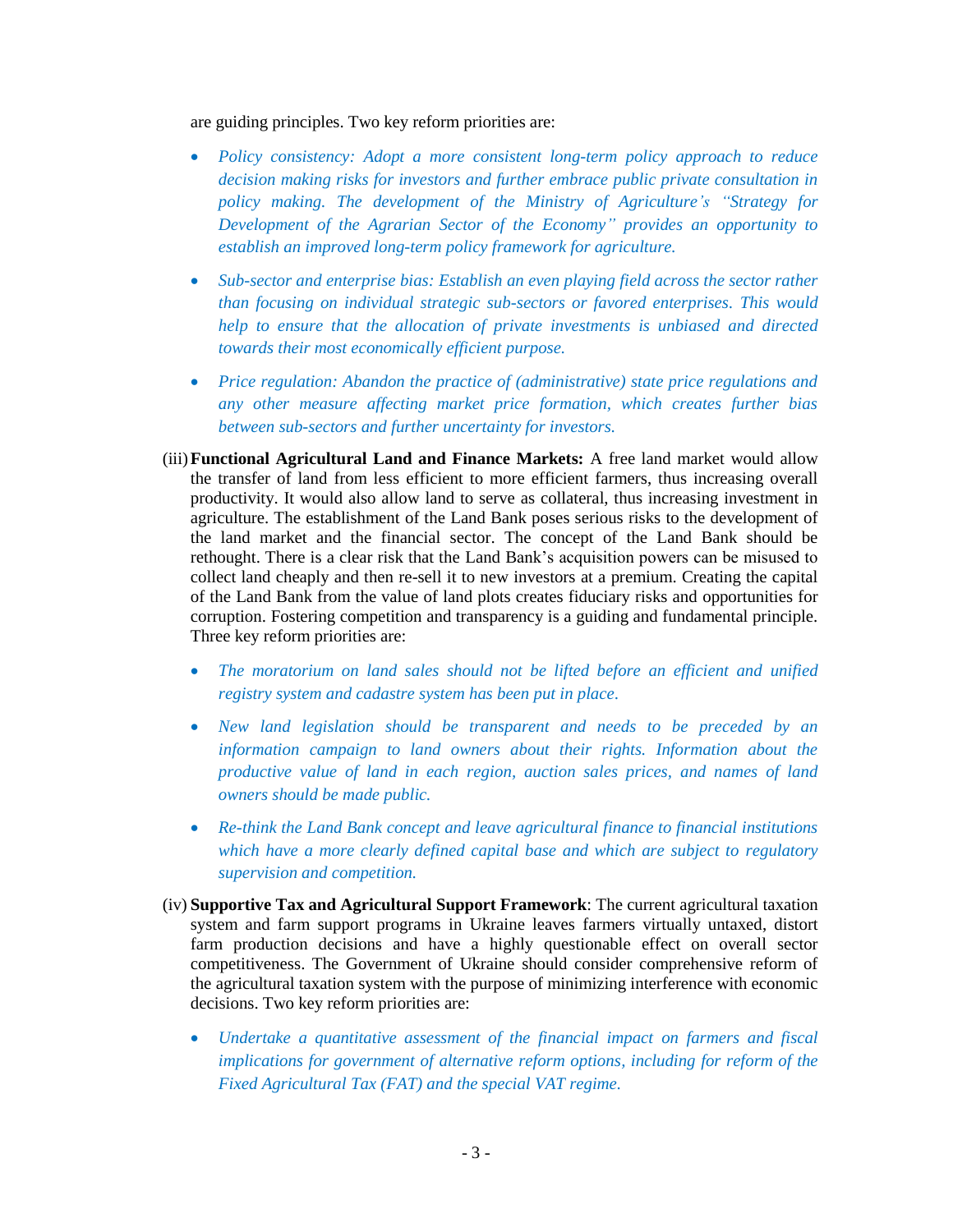- *Building on positive developments to date, continue to shift public support for agriculture to payments which are not linked to the type or level of farm production (decoupled payments). Further conversion of any remaining production-based support payments into decoupled area-based or farm-based payments would be beneficial for overall sector growth.*
- (v) **Enabling Regulatory Framework for Technologies and Innovations Transfer:** Access to modern and largely imported inputs (seeds varieties, machinery and equipment, agrichemicals) is constrained by cumbersome state licensing, testing, and registration systems that ultimately increase producers' costs. The Government of Ukraine should consider reforming the currently expensive regulatory procedures for the import of agricultural inputs. Two key reform priorities are:
	- *Comprehensively review regulatory procedures for imports/production and marketing of agricultural inputs and harmonize them with best international practices to reduce transaction costs and the time required to bring new technology to the market.*
	- *Revisit and make more efficient (i.e., less time consuming and less costly) the testing and registration procedures for imported genetic material.*
- (vi) **Modern Food Safety and Quality System**: Ukraine's largely Soviet-type food safety and quality system does not ensure effective food safety control but rather undermines agriculture's export potential and competitiveness through high compliance costs. The Government of Ukraine should consider leading a joint public-private reform effort to streamline food safety regulations and compliance requirements. This would significantly reduce compliance costs for businesses and improve the effectiveness of the system.
	- *Fundamentally reform the food safety system through a public-private reform initiative, accelerating harmonization with the EU. Ongoing multi-agency efforts, in cooperation with IFC, to reform food safety legislation are a positive development in this respect.*

*9. Comprehensively move to a control system which targets critical areas of food safety risk (e.g. Hazard Analysis and Critical Control Point system (HACCP)) and establish a central registry for food safety inspections.*

10. Table 1 lists detailed policy reform and public investment priorities for the short-term, medium-term and long-term, under each of the six policy areas discussed above. In combination, these reforms will help to unlock the full potential of Ukraine's agriculture.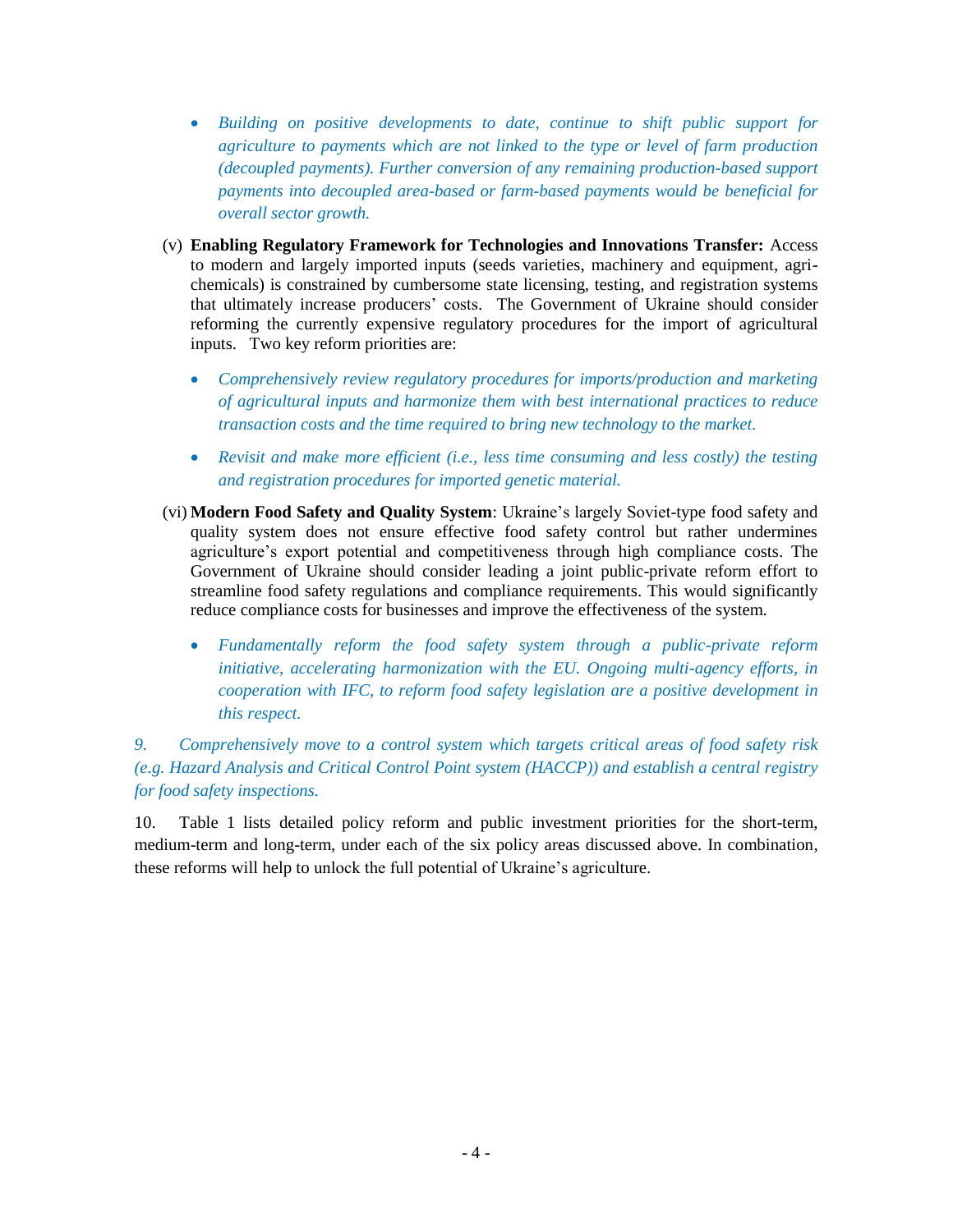| Policy area                                  | <b>Guiding principle</b>                                                                                                                             | Sub-area                                                                       | Recommended policy reform and public investment measures                                                                                                                                                                                                                                                                                                                                       | <b>Priority</b> and<br>responsible<br>agency | Period of<br><b>Implementa</b><br>tion |
|----------------------------------------------|------------------------------------------------------------------------------------------------------------------------------------------------------|--------------------------------------------------------------------------------|------------------------------------------------------------------------------------------------------------------------------------------------------------------------------------------------------------------------------------------------------------------------------------------------------------------------------------------------------------------------------------------------|----------------------------------------------|----------------------------------------|
| Trade<br>Facilitating<br>Framework           | Avoid trade<br>distortions; min<br>marketing costs                                                                                                   | Exports and related<br>regulations                                             | Abandon the practice of unannounced official and unofficial export restrictions.                                                                                                                                                                                                                                                                                                               | GoU/MoA/MoE                                  | <b>ST</b>                              |
|                                              |                                                                                                                                                      |                                                                                | Introduce a set of indicators to monitor country's food security as a basis for releasing<br>strategic stocks/export measures                                                                                                                                                                                                                                                                  | GoU/MoA                                      | <b>ST</b>                              |
|                                              |                                                                                                                                                      |                                                                                | Among export restricting measures choose those that create the least distortions (tax<br>better than quotas) and/or manage them with maximum transparency and equity (equal<br>access)                                                                                                                                                                                                         | GoU/MoA                                      | <b>ST</b>                              |
|                                              |                                                                                                                                                      |                                                                                | Comprehensive review and revision of marketing regulations to decrease marketing costs<br>(e.g. quality, quarantine and veterinary certificates). Remove unjustified certificates and<br>other authorizations for the movement of agri-food products.                                                                                                                                          | GoU/MoA                                      | ST/MT                                  |
|                                              |                                                                                                                                                      | Imports and related<br>regulations                                             | Drop tariff-rate quota for sugar imports                                                                                                                                                                                                                                                                                                                                                       | GoU/MoA                                      |                                        |
|                                              |                                                                                                                                                      |                                                                                | Pursue import substitution through measures to improve the competitiveness of domestic<br>producers rather than through trade measures on imports                                                                                                                                                                                                                                              |                                              |                                        |
| <b>Business</b><br>Facilitating<br>Framework | Minimize transaction<br>costs for doing<br>business; equal<br>opportunities for all<br>sub-sectors and<br>enterprise; minimize<br>market distortions | General policy<br>framework<br>Minimize<br>intervention in<br>market decisions | Increase consistency of policy decisions and instruments with stated strategic objectives.                                                                                                                                                                                                                                                                                                     | GoU/MoA                                      | <b>ST</b>                              |
|                                              |                                                                                                                                                      |                                                                                | Increase predictability of the policy framework and the reliability of state support.                                                                                                                                                                                                                                                                                                          |                                              |                                        |
|                                              |                                                                                                                                                      |                                                                                | Increase consultation with business and civil society institutions in policy making to<br>increase predictability of the policy framework and its consistency with policy objectives.                                                                                                                                                                                                          |                                              |                                        |
|                                              |                                                                                                                                                      |                                                                                | Abandon the practice of focusing the development programs on individual strategic sub-<br>sectors, which biases the allocation of private investments in the sector away from their<br>most efficient use.                                                                                                                                                                                     | MoA                                          | <b>ST</b>                              |
|                                              |                                                                                                                                                      |                                                                                | Comprehensive review of the Law of Ukraine On State Support of Agriculture to abandon<br>practice of administrative state price regulations and any other measure affecting market<br>price formation (including the obligation to provide notification of price increases and<br>maximum trade margins). Replace these regulations by more effective social protection<br>schemes (see below) | GoU/MoA                                      | ST/MT                                  |
|                                              |                                                                                                                                                      |                                                                                | Avoid state inference in production decisions, e.g. abandon mandatory crop rotation                                                                                                                                                                                                                                                                                                            | MoA                                          | <b>ST</b>                              |

## **Table 1: Key reform areas to unlock potential investment in Ukraine's agriculture**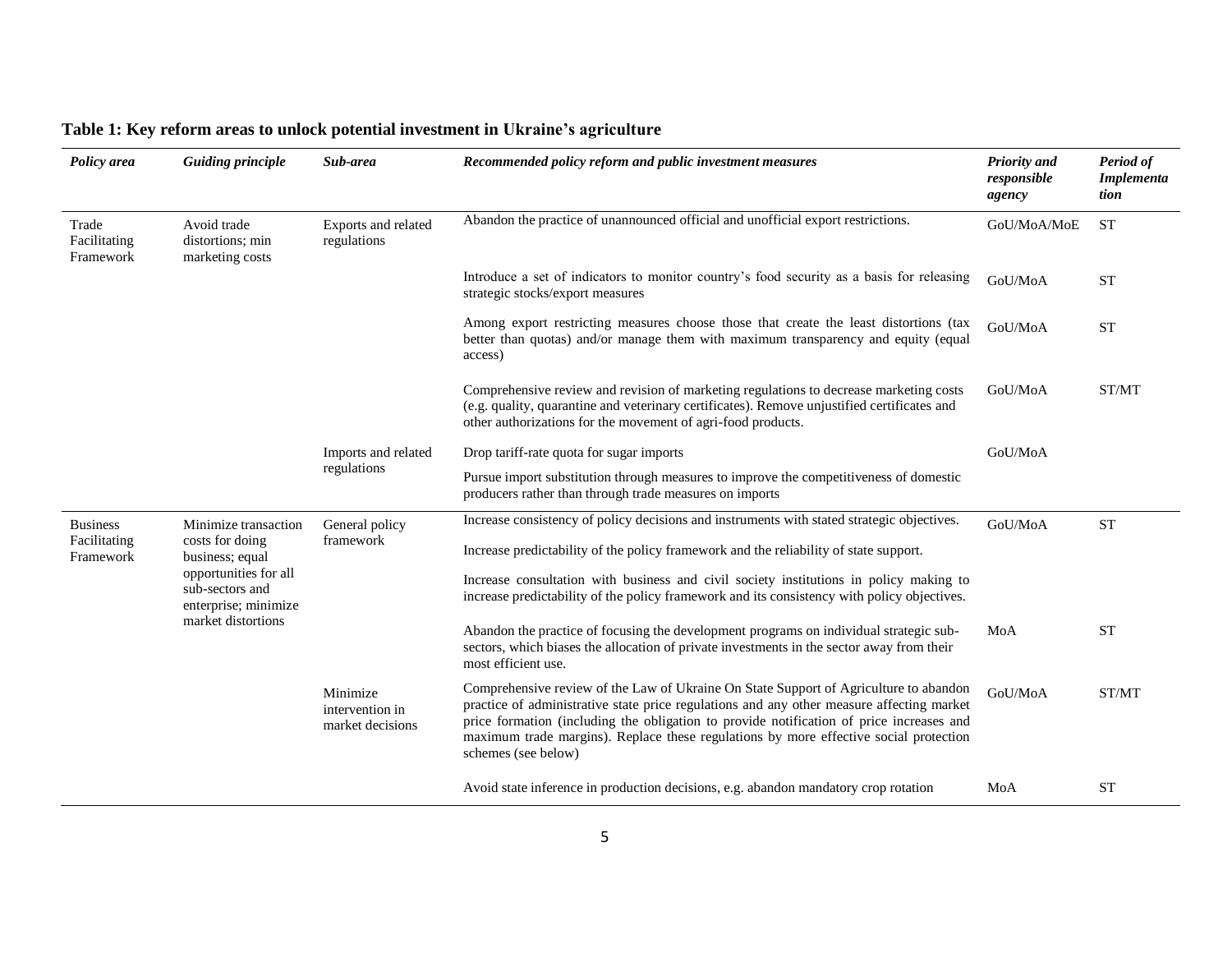|                                                                 |                                                                        |                                    | schemes for farmers.                                                                                                                                                                                                                                                                                                          |                                                  |           |
|-----------------------------------------------------------------|------------------------------------------------------------------------|------------------------------------|-------------------------------------------------------------------------------------------------------------------------------------------------------------------------------------------------------------------------------------------------------------------------------------------------------------------------------|--------------------------------------------------|-----------|
| Functional<br>Agricultural<br>Land and<br><b>Finance Market</b> | Foster competition<br>and information<br>transparency; equal<br>access | Free agricultural land<br>market   | The moratorium on land sales should not be lifted before an efficient and unified registry<br>system and cadastre system has been put in place.                                                                                                                                                                               | MoA/State<br>Agency for<br><b>Land Resources</b> | <b>ST</b> |
|                                                                 |                                                                        |                                    | The Law On Agricultural Land Circulation should not contain norms on preferred buyers,<br>preemptive buyers, limitations to sellers/buyers, and specific powers granted to the state<br>and Council of Ministers (through resolutions).                                                                                       | MoA                                              | <b>ST</b> |
|                                                                 |                                                                        |                                    | The introduction of new legislation for land markets needs to be preceded by an<br>information campaign to land plot owners about their rights. In addition information about<br>the productive value of land in each region, auction sales prices, and names of land<br>owners should be made public.                        | MoA/Antimono<br>poly committee                   | <b>ST</b> |
|                                                                 |                                                                        |                                    | Re-think the Land Bank concept and leave agricultural finance to financial institutions<br>which have a more clearly defined capital base and which are subject to regulatory<br>supervision and competition. Ensure that the concept follows best international practices<br>and does not breach competition on land market. |                                                  |           |
|                                                                 |                                                                        | Agricultural financial<br>services | Continue development of legislation on innovative input and crop finance schemes (i.e.<br>warehouse and crop receipts) to facilitate access to finance for agricultural producers,<br>especially for small and medium sized farmers.                                                                                          | GoU/MoA                                          | ST/MT     |
| Supportive Tax<br>and Agricultural<br>Support<br>Framework      | Minimize<br>interference with<br>economic decision<br>making; equity;  | Agricultural taxation              | Consider undertaking a quantitative assessment of the financial impact for farmers and<br>fiscal implications of alternative reform options including reform of the FAT and of the<br>special VAT regime                                                                                                                      | GoU/MoA/MoF<br>/MoRL/MoE                         | MT        |
|                                                                 |                                                                        |                                    | VAT: ensure effective and transparent VAT refunds.                                                                                                                                                                                                                                                                            | GoU/MoA/MoF<br>/MoRL/MoE                         | MT        |
|                                                                 |                                                                        |                                    | Make more fiscal resources available to local authorities for important communal services<br>and infrastructure.                                                                                                                                                                                                              | GoU/MoA/MoF<br>/MoRL/MoE                         | MT        |
|                                                                 |                                                                        | <b>Public Expenditures</b>         | Continue to shift public support to agriculture to decoupled payments. Convert any<br>remaining production-based support payments into (de-coupled) area-based or farm-based<br>payments;                                                                                                                                     | GoU/MoA/MoF                                      | MT        |
|                                                                 |                                                                        |                                    | Improve equity and transparency of the state support system for agriculture (smaller<br>number of programs, less conditions for applicants). Establish a platform for informing<br>the public of the use of public expenditure in agriculture.                                                                                | MoA/MoF                                          | <b>ST</b> |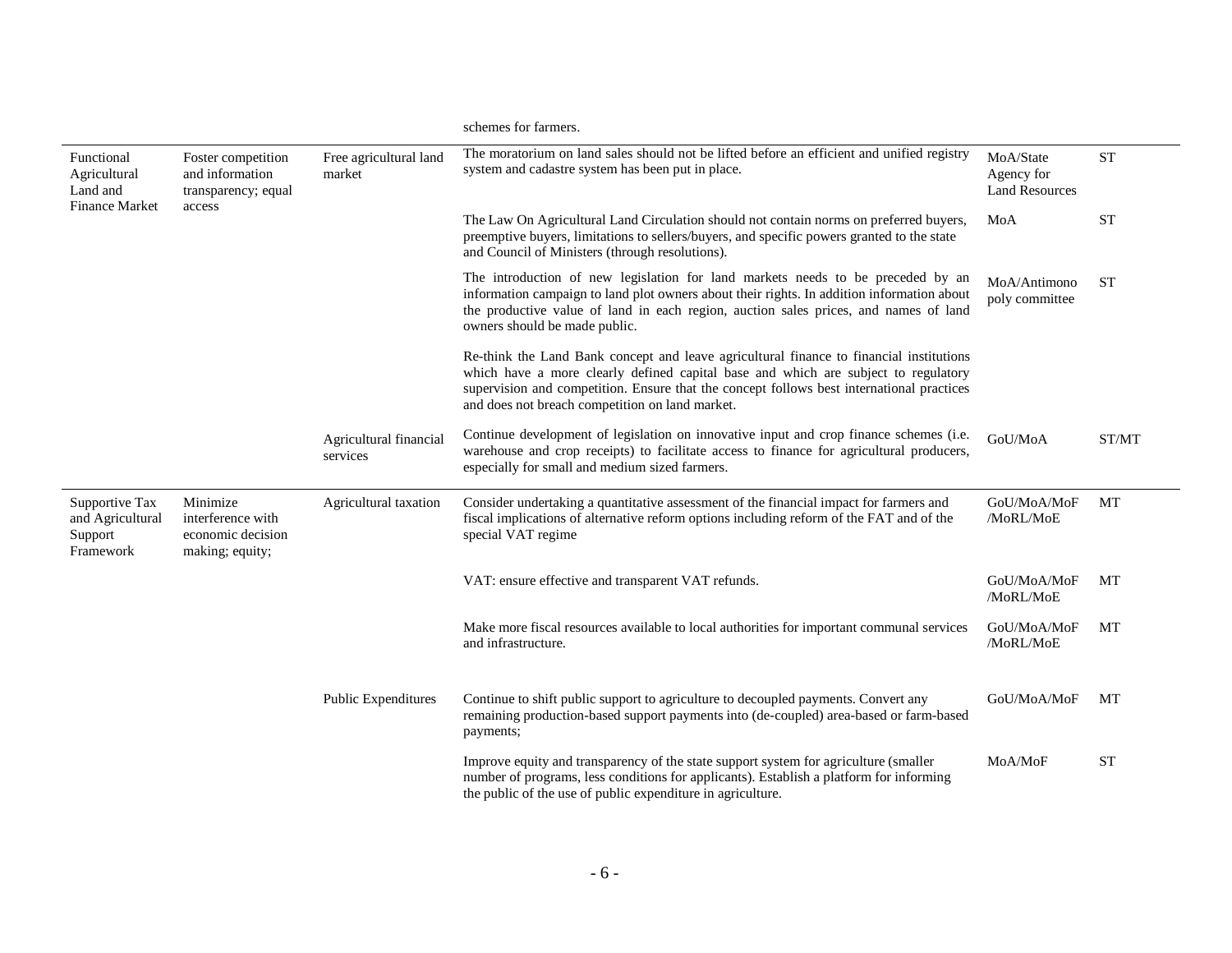|                                                                                        |                                                                                       |                                    | Improve governance in the implementation of state support programs. Ensure equal<br>access of all producers to support programs. Remove opportunities for individual<br>discretion (e.g. quota allocation).                                                                                            | MoA              | <b>ST</b> |
|----------------------------------------------------------------------------------------|---------------------------------------------------------------------------------------|------------------------------------|--------------------------------------------------------------------------------------------------------------------------------------------------------------------------------------------------------------------------------------------------------------------------------------------------------|------------------|-----------|
| Enabling<br>Regulatory<br>Framework for<br>Technologies<br>and Innovations<br>Transfer | Minimize transaction<br>costs for doing<br>business                                   | Regulatory measures                | Comprehensive review of regulatory procedures for imports/production and marketing of<br>agricultural inputs and harmonize them with best international practices to reduce<br>transaction costs and time required to bring new technology to the market                                               | MoA/             | <b>ST</b> |
|                                                                                        |                                                                                       |                                    | Revisit and make more efficient (i.e., less time consuming and less costly) the testing and<br>registration procedures for imported genetic material.                                                                                                                                                  |                  |           |
| Modern Food<br>Safety and                                                              | More effective food<br>safety and quality<br>control at less cost<br>for the business | Food safety and<br>quality system  | Improve, fundamentally, the entire food safety system through a public-private reform<br>initiative, accelerating harmonization with the EU:                                                                                                                                                           | GoU/MoA/MoH      | ST/MT     |
| <b>Quality System</b>                                                                  |                                                                                       |                                    | Remove fragmentation and inconsistencies in legislation.                                                                                                                                                                                                                                               |                  |           |
|                                                                                        |                                                                                       |                                    | Revise / remove unnecessary standards with a strategic view towards expanding / new<br>markets and their requirements.                                                                                                                                                                                 |                  |           |
|                                                                                        |                                                                                       |                                    | Remove redundancy in institutional mandates and services.                                                                                                                                                                                                                                              |                  |           |
|                                                                                        |                                                                                       |                                    | Move comprehensively to a risk-based control system (e.g., based on HACCP) and<br>establish a central registry for food safety inspections.                                                                                                                                                            |                  |           |
|                                                                                        |                                                                                       |                                    | Increase the number of food safety related laboratories that are accredited by an<br>internationally recognized accreditation body.                                                                                                                                                                    |                  |           |
|                                                                                        |                                                                                       |                                    | Improve traceability and other food safety requirements of target markets.                                                                                                                                                                                                                             |                  |           |
| Other Areas                                                                            |                                                                                       | Food Security Policy               | Design and introduce a Food Security Policy that would target support of vulnerable<br>households against food inflation including: 1) a set of measurable food security<br>indicators and adequate monitoring instruments; 2) social safety nets for vulnerable<br>households against food inflation; | MoA/GoU/MoE      |           |
|                                                                                        |                                                                                       | Knowledge and<br>innovation system | Undertake comprehensive reform of the agricultural research and education system in line<br>with existing reviews and recommendations.                                                                                                                                                                 | MoEd/MoA/Go<br>U | MT/LT     |
|                                                                                        |                                                                                       | Irrigation and<br>Drainage         | Formulate a national irrigation and drainage strategy based on:                                                                                                                                                                                                                                        |                  |           |
|                                                                                        |                                                                                       |                                    | -A review of long-term water availability and irrigation requirements.                                                                                                                                                                                                                                 |                  |           |
|                                                                                        |                                                                                       |                                    | -A review of institutional options for off-farm and on-farm irrigation and drainage system<br>management, including options to improve cost recovery.                                                                                                                                                  |                  |           |
|                                                                                        |                                                                                       |                                    | -A review of the status of irrigation infrastructure building on the ongoing inventory                                                                                                                                                                                                                 |                  |           |
|                                                                                        |                                                                                       |                                    | -A review of the financial and economic viability of irrigation and drainage rehabilitation.                                                                                                                                                                                                           |                  |           |